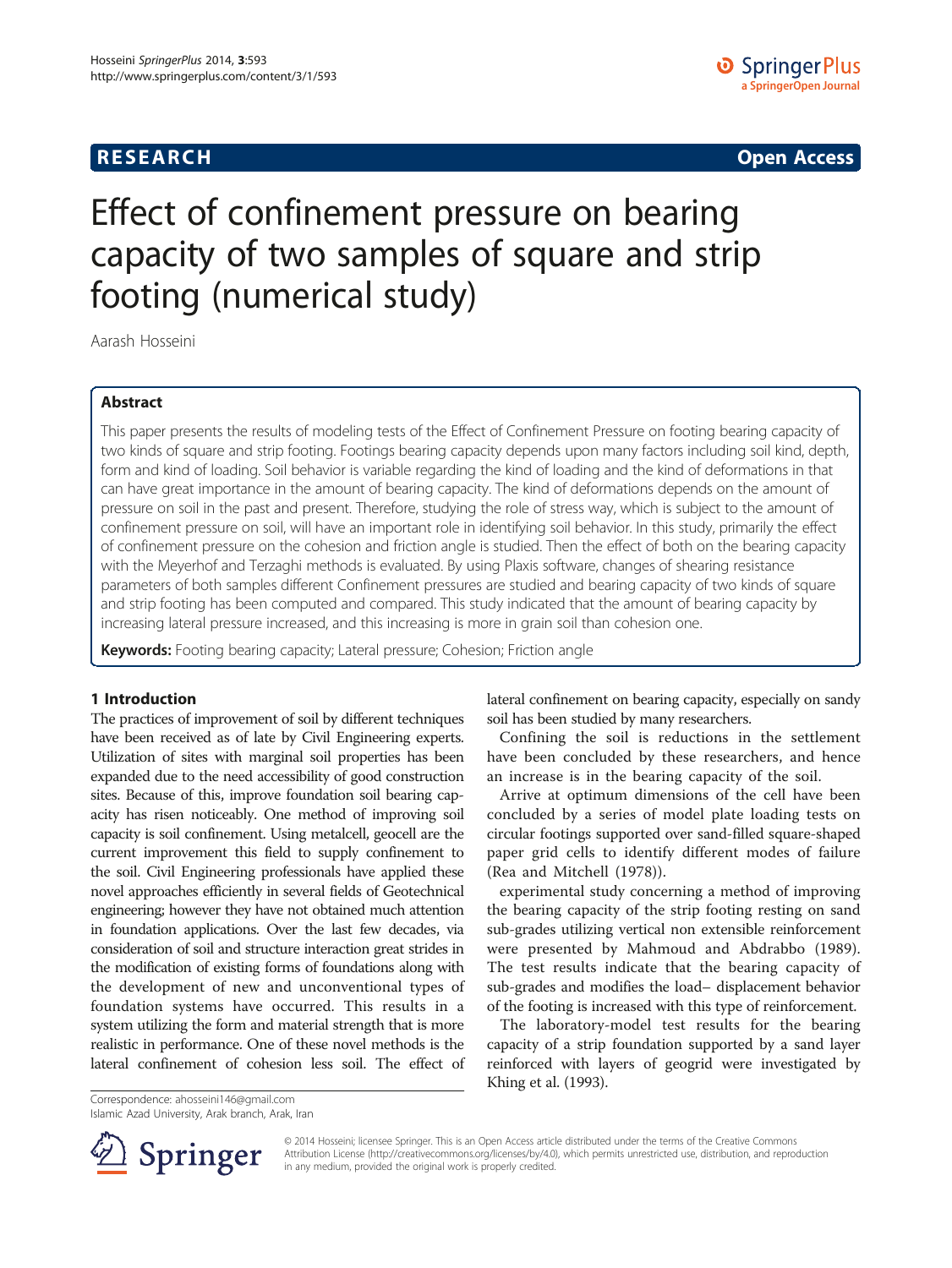<span id="page-1-0"></span>The ultimate bearing capacity of strip and square foundations supported by sand reinforced with Geogrid were studied by Puri et al. [\(1993\)](#page-4-0). The ultimate bearing capacity of surface strip foundations on geo grid-reinforced sand and unreinforced sand were presented by Omar et al. ([1993a](#page-4-0), [b\)](#page-4-0). the use of vertical reinforcement along with horizontal reinforcement consisted of a series of interlocking cells, constructed from polymer Geogrids, which contain and confine the soil within its pockets were investigated by Dash et al. ([2001b](#page-4-0)). Mandal and Manjunath [\(1995](#page-4-0)) used geo grid and bamboo sticks as vertical reinforcement elements, also they studied their effect on the bearing capacity of a strip footing. Rajagopal et al. [\(1999](#page-4-0)) have studied the strength of confined sand, the influence of geo cell confinement on the strength and stiffness behavior of granular soils. An experimental study on the bearing capacity of a strip footing supported by a sand bed reinforced with a geo cell mattress was performed by Dash et al. ([2001a\)](#page-4-0). Strip foundations but reinforced with different materials such as steel bars also was studied by Several authors (Milovic, [1977](#page-4-0); Bassett and Last, [1978;](#page-4-0) Verma and Char [1986](#page-4-0)), steel grids (Dawson and Lee, [1988](#page-4-0); Abdel-baki et al. [1993](#page-4-0)), geotextile (Das [1987\)](#page-4-0), and geogrids (Milligan and Love, [1984;](#page-4-0) Ismail and Raymond, [1995\)](#page-4-0). The results of laboratory model tests on the effect of soil confinement on the behavior of a model footing resting on Ganga sand under eccentric – inclined load were presented by Vinod Kumar Singh et al. Confining cells with different heights and widths have been used to confine the sand.

### 2 Modeling

In this research, Plaxis software has been used for numerical modeling. PLAXIS is a three-dimensional finite element program especially developed for the analysis of foundation structures, including off-shore foundations. It combines simple graphical input procedures, which allow the user to automatically generate complex finite element models, with advanced output facilities and robust calculation procedures. The program is designed such that a user can analyze complex constructions after only a few hours of training. This program can model the soil behavior under loading as well as it happens in the nature.

In order to simulating soil behavior, hardening soil model has been used. Used parameters for samples are presented in Table 1.

The boundary condition is modified in one of vertical sides of the model as grid along  $\times$  direction and transferable along y direction and beneath the model is grid along y direction and transferable along  $\times$  direction. So, in addition to preservation of balance of the entire model in horizontal side, it's move along with vertical will also be released that are the direction of weight power and enforcing load.

| Table 1 The specified parameters of soil samples used in |  |  |
|----------------------------------------------------------|--|--|
| numeral analyses                                         |  |  |

| Sample |                   | Φ       | v     |
|--------|-------------------|---------|-------|
|        |                   | 30      | 17.3  |
|        | 25                |         | 16.4  |
| Unit   | kN/m <sup>2</sup> | $\circ$ | kN/m3 |

The following assumptions have been considerable for simpler analysis.

- 1. The issue has been analyzed as an axisymmetry model.
- 2. Considering long term behavior of soil, the sample has been studied in drained condition.
- 3. The study has been carried out parametrical.

#### 3 Methodology and the results of analysis

Several different approaches in determination of the bearing capacity of shallow foundations have been generally employed in the past decades. The famous triple-N formula of them is Terzaghi, and can be written as given in equation (1)

$$
q_{\rm ult} = cN_c + qN_q + 0.5\gamma BN_\gamma \tag{1}
$$

Where,  $q_{ult}$  is the ultimate bearing capacity of soil mass, c is the cohesion, q is the surcharge pressure, B is the foundation width and  $\gamma$  is the unit weight of soil mass. Similarly  $N_c$ ,  $N_a$ ,  $N_v$  are bearing capacity factors, which are functions of the soil friction angle. The second and third terms in equation (1) have been known as the main contributor to the bearing capacity of shallow foundations on non-cohesive soils. Different investigators such as Terzaghi ([1943\)](#page-4-0), Meyerhof ([1963](#page-4-0)), Hansen ([1970\)](#page-4-0), Vesic ([1973](#page-4-0)), Bolton and Lau ([1989](#page-4-0)) suggested values for the third factor.

Although all these methods are generally based on a limit equilibrium solution, there are differences between their assumptions for boundary conditions and consideration of the soil weight effect. taking several assumptions in to account comp uted the third bearing capacity factor i.e.  $N_{\gamma}$ . Terzaghi ([1943\)](#page-4-0) assumed that, the components

Table 2 Amount of coherency and friction angle

| Sample     | 1    | $\Phi_{\rm in} = 30$ | $\overline{2}$ | $\phi_{\rm in} = 5$ |
|------------|------|----------------------|----------------|---------------------|
| $\sigma_3$ | φ    | C                    | φ              | c                   |
| 100        | 30.2 | 8.13                 | 7.86           | 46.56               |
| 300        | 34.1 | 0                    | 7.86           | 46.56               |
| 600        | 31.4 | 8.16                 | 6.7            | 60.3                |
| 1000       | 31.1 | 26.34                | 5.4            | 82.65               |
| 1500       | 29   | 116.6                | 5              | 103.1               |
| 2000       |      |                      |                |                     |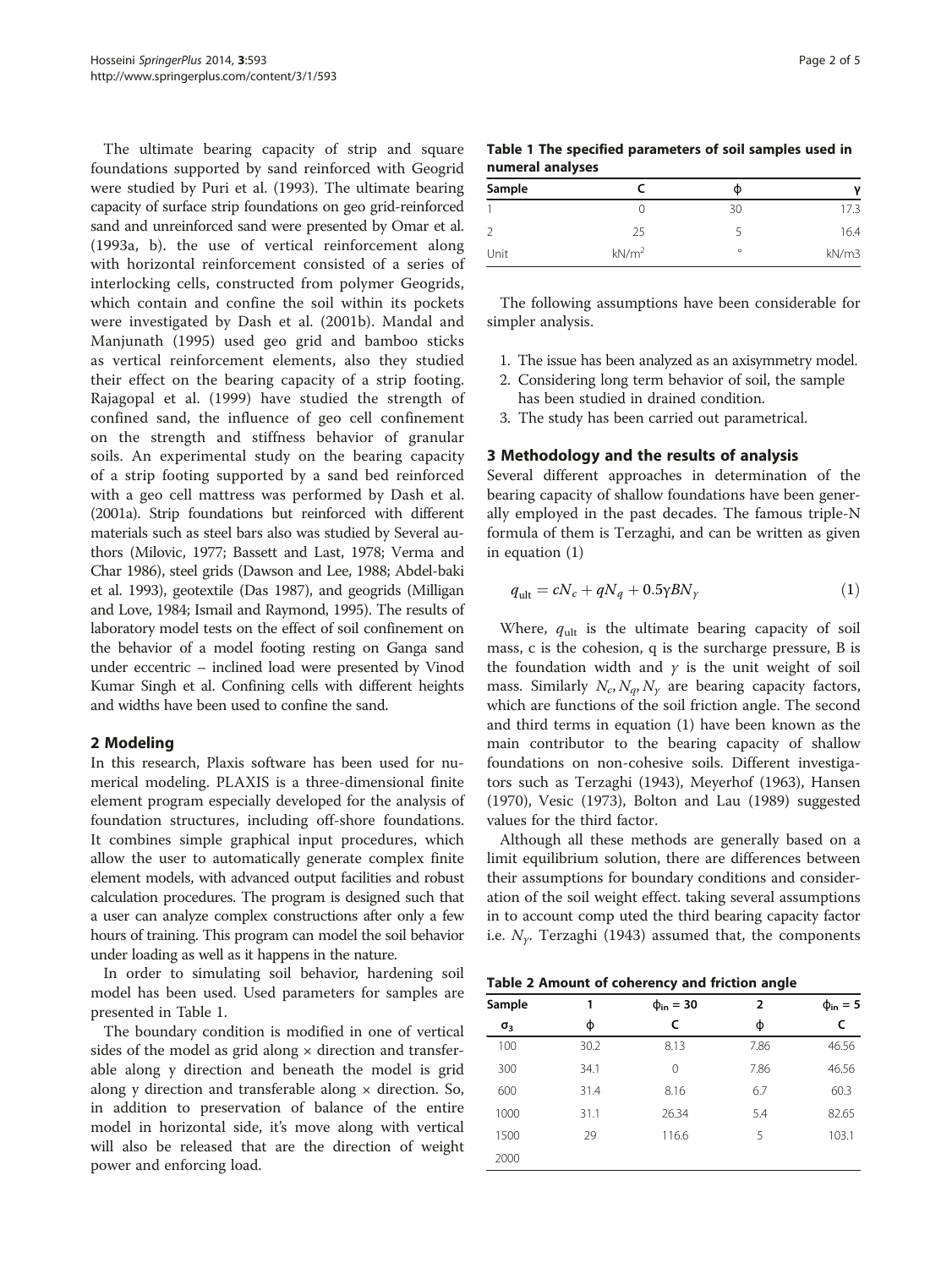| Sample     |       |       |          |       |       |       |        |              |        |          |       |           |              |        |
|------------|-------|-------|----------|-------|-------|-------|--------|--------------|--------|----------|-------|-----------|--------------|--------|
|            |       |       | Terzaghi |       |       |       |        |              |        | Meyerhof |       |           |              |        |
| $\sigma_3$ | Φ     | c     |          |       | Nc    |       |        | $q_{ult}$    | Nq     |          |       | $q_{ult}$ |              |        |
|            |       |       |          | а     | Nq    |       | Nγ     | <b>Strip</b> | Square |          | Nc    | Nγ        | <b>Strip</b> | Square |
| 100        | 30.2  | 8.13  | 3.38     | 22.89 | 37.63 | 20.34 | 671.99 | 690.5        | 18.74  | 30.50    | 16.12 | 585.50    | 775.21       |        |
| 300        | 34.12 | 0     | 4.03     | 36.86 | 52.97 | 37.19 | 669.41 | 535.5        | 29.72  | 42.42    | 31.61 | 609.39    | 770.80       |        |
| 600        | 31.42 | 8.16  | 3.56     | 26.46 | 41.7  | 25    | 790.36 | 802.4        | 21.56  | 33.67    | 19.83 | 689.15    | 919.03       |        |
| 1000       | 31.12 | 26.34 | 3.52     | 25.53 | 40.65 | 24.39 | 1509.7 | 1743         | 20.82  | 32.85    | 18.84 | 1334.12   | 1852.66      |        |
| 1500       | 29    | 116.6 | 3.20     | 19.89 | 34.11 | 17.1  | 4285.2 | 5417         | 16.37  | 27.75    | 13.17 | 3858.83   | 5401.99      |        |
| 2000       |       |       |          |       |       |       |        |              |        |          |       |           |              |        |

Table 3 The coefficients and the ultimate bearing capacity in sample 1

of bearing capacity equation can be safely superposed. Meyerhof [\(1951](#page-4-0), [1963\)](#page-4-0), proposed a bearing-capacity equation similar to that of Terzaghi but included a shape factor s-q with the depth term Nq. He also included depth factors and inclination factors.

Beside these assumptions, almost all conventional methods assume a constant value of soil friction angle to compute the bearing capacity factors. Generally, in calculating the footing bearing capacity, the condition of lateral pressure on soil is not considered. The amount of friction angle and cohesion are counted based on resulted average of some experimental tests while the structural value of foundation is ignored. However, foundation can have major effect on the amount of stress in the soil [Abdel-baki et al. ([1993](#page-4-0)), Das and Omar [\(1994\)](#page-4-0), Das et al. [\(1996](#page-4-0)), De Beer [\(1970](#page-4-0)), Fragaszy and Lawton ([1984](#page-4-0)), Meyerhof [\(1953](#page-4-0), [1965](#page-4-0))].

In this research, by using Plaxis software, changes of shearing resistance parameters of both samples confinement pressure of 100,300,600 ,1000 ,1500 and 2000 kN/m<sup>2</sup> are studied and bearing capacity of two kinds of square and strip footing based on Terzaghi and Meyerhof methods has been computed and compared.

These numerals analysis attempt to provide a better understanding of the effect of confinement pressure on the bearing capacity.

In order to study the effect of confinement pressure on bearing capacity and its parameters, at first, the changes of coherency and the friction angle has been studied and represented in Table [2.](#page-1-0)

After that, a square footing and a strip one in dimensions of  $2 \times 2$  m and  $2 \times 10$  m has been and the coefficients of bearing capacity and ultimate bearing capacity based on Terzaghi and Meyerhof methods, which have the most applications, by considering the amount of friction angle and coherency obtained in confinement pressure have calculated. The obtained result has been presented in Tables 3and 4 and Figures [1](#page-3-0) and [2.](#page-3-0)

In order to Study The effect of confinement pressure on bearing capacity, The ultimate bearing capacity related to each Sample has been presented at to pressure of 100 and 2000 kN/ $m<sup>2</sup>$  in Table [5](#page-3-0) and are compared by applying bearing capacity ratio coefficient (BCR).

### 4 Conclusion

Based on results obtained, it is observed that bearing capacity in sample 1 in strip footing with Terzaghi method increases 6.59 fold this increase in square footing is with Terzaghi and Meyerhof method 7.84 and 6.79 fold, respectively. Also in sample2 in strip footing with Terzaghi method increases 1.85 fold and with Meyerhof method increases 1.89 fold this increases in

Table 4 The coefficients and the ultimate bearing capacity in sample 2

| Sample     |      |       |      |          |       |       | 2            |           |      |      |                 |              |           |  |  |  |  |
|------------|------|-------|------|----------|-------|-------|--------------|-----------|------|------|-----------------|--------------|-----------|--|--|--|--|
|            |      |       |      | Terzaghi |       |       |              |           |      |      | <b>Meyerhof</b> |              |           |  |  |  |  |
| $\sigma_3$ | φ    | c     |      | Nq       | Nc    | Nγ    |              | $q_{ult}$ | Nq   | Nc   |                 |              | $q_{ult}$ |  |  |  |  |
|            |      |       | a    |          |       |       | <b>Strip</b> | Square    |      |      | Νγ              | <b>Strip</b> | Square    |  |  |  |  |
| 100        | 7.86 | 46.56 | .37  | 2.17     | 8.516 | 0.894 | 412.59       | 528.3     | 2.03 | 7.45 | 0.20            | 368.59       | 441.89    |  |  |  |  |
| 300        | 7.86 | 46.56 | .37  | 2.17     | 8.516 | 0.894 | 412.59       | 528.3     | 2.03 | 7.45 | 0.20            | 368.59       | 441.89    |  |  |  |  |
| 600        | 6.7  | 60.3  | 1.31 | 1.94     | 8.001 | 0.757 | 496.08       | 638.1     | .82  | 7.02 | 0.14            | 447.38       | 533.14    |  |  |  |  |
| 1000       | 5.4  | 82.65 | .24  | 1.71     | 7.47  | 0.553 | 627.35       | 810.6     | 1.62 | 6.58 | 0.08            | 572.01       | 677.15    |  |  |  |  |
| 1500       | 5.   | 103.1 | 1.22 | 1.64     | 7.315 | 0.494 | 762.74       | 987.1     | 1.56 | 6.46 | 0.07            | 698.31       | 825.00    |  |  |  |  |
| 2000       |      |       |      |          |       |       |              |           |      |      |                 |              |           |  |  |  |  |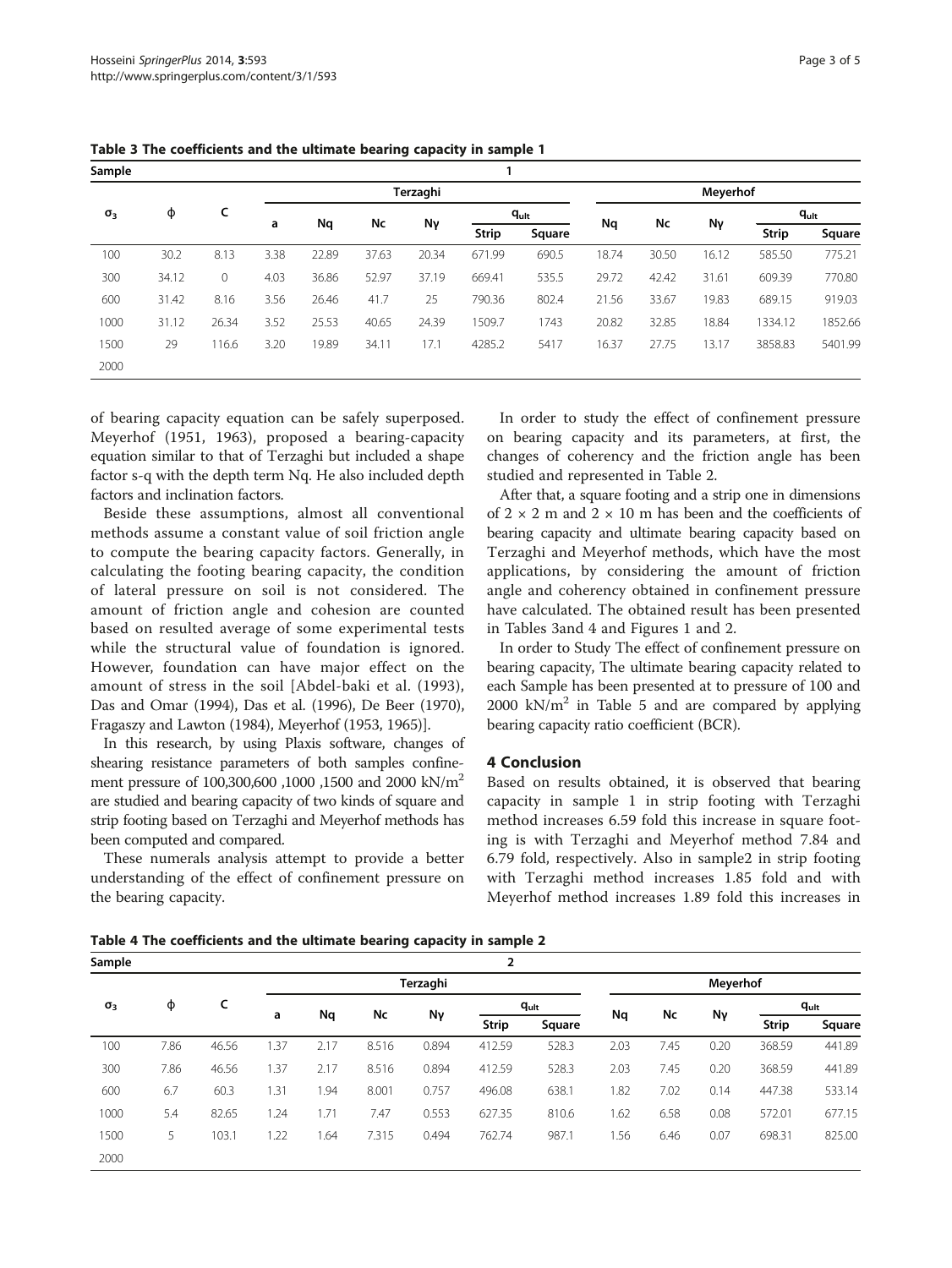<span id="page-3-0"></span>



### Table 5 Comparing the bearing capacity of samples

|                      |       |                           |      | Terzaghi  |       |        | Meyerhof   |        |              |        |              |        |            |  |
|----------------------|-------|---------------------------|------|-----------|-------|--------|------------|--------|--------------|--------|--------------|--------|------------|--|
|                      |       | <b>Strip</b><br>$q_{ult}$ |      | Square    |       |        | <b>BCR</b> |        | <b>Strip</b> |        | Square       |        | <b>BCR</b> |  |
|                      |       |                           |      | $q_{ult}$ |       |        | $q_{ult}$  |        | $q_{ult}$    |        |              |        |            |  |
| $\sigma_3$<br>Sample | 2000  | 100                       | 2000 | 100       | Strip | Square | 2000       | 100    | 2000         | 100    | <b>Strip</b> | Square |            |  |
|                      | 4285  | 672                       | 5417 | 690.5     | 6.38  | 7.84   | 3858.83    | 585.50 | 5401.99      | 775.21 | 6.59         | 6.97   |            |  |
|                      | 762.7 | 412.6                     | 987. | 528.3     | 1.85  | 1.87   | 698.31     | 368.59 | 825.00       | 441.89 | 1.89         | 1.87   |            |  |